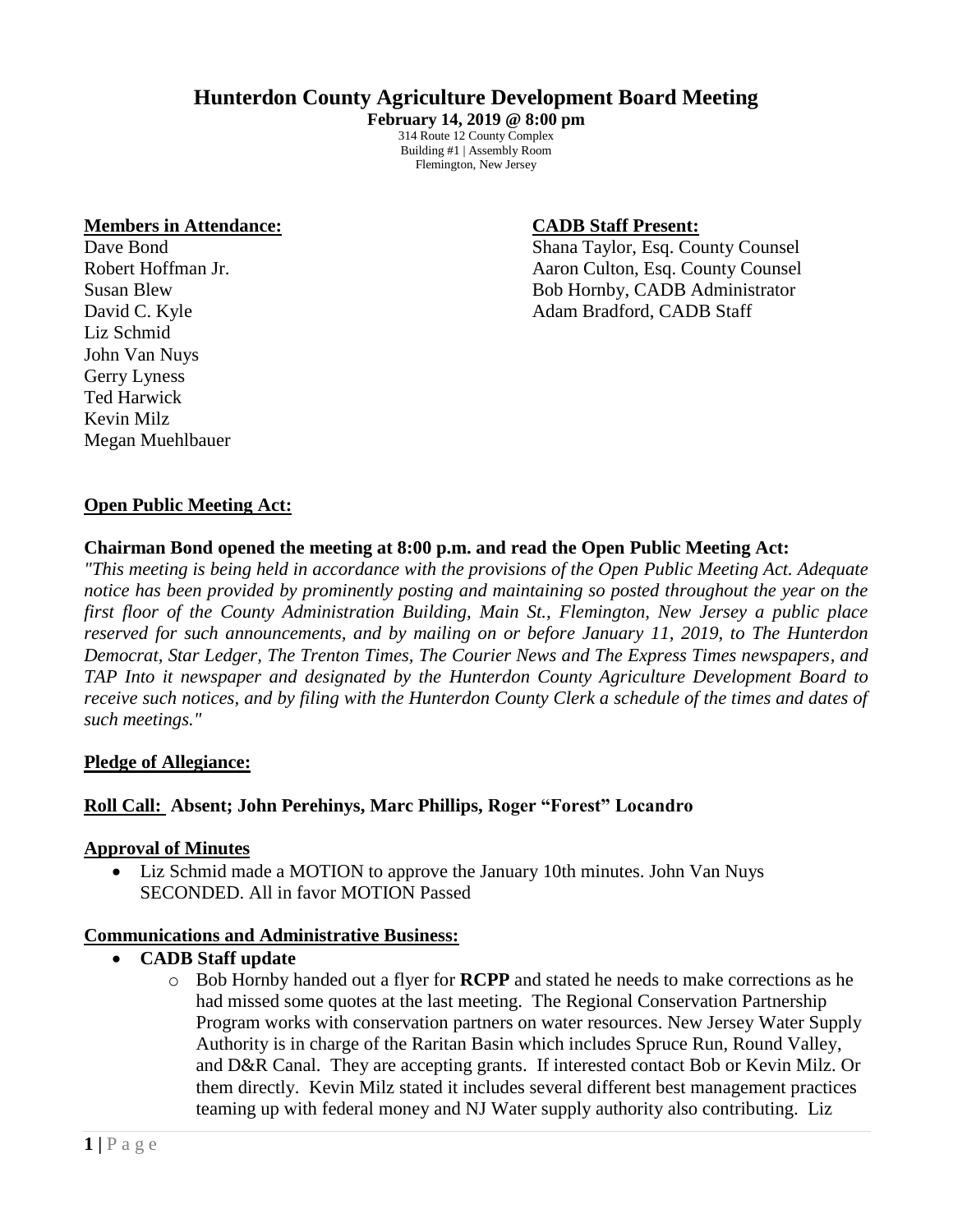Schmid asked about setting goals and outcomes. Bob answered, program seems to be much more long term oriented. They also work thru conservation partners rather than directly with townships, they like to work with NJ Water Supply. Kevin Milz stated coalition comes up with a water shed, i.e. Musconetcong, Raritan, Wickecheoke watershed they look at where the needs are especially pressing when it comes to agriculture where they are getting run off nutrients, pollutants. Potentially, where they think it needs to be fixed.

- o **Jannsen/Peacefield** (Alexandria) Adam is still working on. 3 of the 4 farms have survey comments returned from the SADC.
- o **Maresca/Martin** (Delaware**)** Final approval from SADC on Jan. 24th. RFP for survey is out right now.
- o **Hope Hill** (Franklin) Is going thru title work.
- o **America's Grow a Row** (Franklin) CADB gave final approval last month, Freeholders gave approval on Jan.  $22<sup>nd</sup>$ . Will be in front of SADC on March  $28<sup>th</sup>$ . Put out survey to get ahead, takes about a month to get a bid on it, can keep moving on it instead of waiting another month.
- o **Feeley** (Franklin) Franklin passed a resolution they were not opposed to the preservation, but didn't want to put money in it. It moved to a Direct Easement Program. Should no longer be a funding short fall. Was a 2018 Planting round
- o **DuBrow** (Franklin) Township did approve spending will have a cost share. Was thinking ALE funding, but since they are funding it, it should go a lot faster.
- o **Michisk** (Franklin) Closed 1/29, 41 acres @ 7,900/acre.
- o **Grochowicz** (Hampton, Glen Gardner, Bethlehem) Working its way through local final approvals, Feb.  $20^{th}$  Glen Gardner, Feb.  $21^{st}$  in Bethlehem, March  $11^{th}$  in Hampton. Will come in front of CADB on March  $14<sup>th</sup>$ . The Highlands money is confirmed, so they have the funding.
- o **Rolph** (Holland) SADC Final approved January 24, survey and title before closing.
- o **Silva** (Holland) **-** Hung up on Cell Tower lease. County Counsel and SADC have been trying to get thru to AT&T to modify those leases. County Counsel said they are reviewing it with AT&T legal.
- o **Dalrymple** (Kingwood) Close to ALE closing.
- **Kevin Milz** gave update on various violations. Monitoring several. Most due to the wet weather, could not mow, thus had weed infestations. A good portion of those did get mowed off. Some didn't get mowed, but no infestations. There were wet areas that were very difficult to get into. He is working with landowners to get a commitment to try and get it mowed this year. Weather will hopefully not be as bad as last year.
	- Large parcel in **Franklin** 300 acres, deed of easements owned by the county and state, looks like it hasn't been farmed in the last year or so. Is Farmland assessed. Had a hard time contacting landowner. Finally got in touch with property owner. He is working with Kevin to turn things around. Kevin got him in touch with a local farmer who is maintaining the farm, and the field now has wheat and rye, lost farmland assessment for the year.
	- 3 in **Delaware** that couldn't get harvested because of the wet conditions.
	- 1 **Holland** Tenant operator hasn't maintained fields. Full of weeds.
	- 1 **Alexandria** Farmable area farmed, but needs mowing in other areas. Property for sale. Owners getting divorced, owner is trying to come to a deal with PennEast Pipeline before she sells.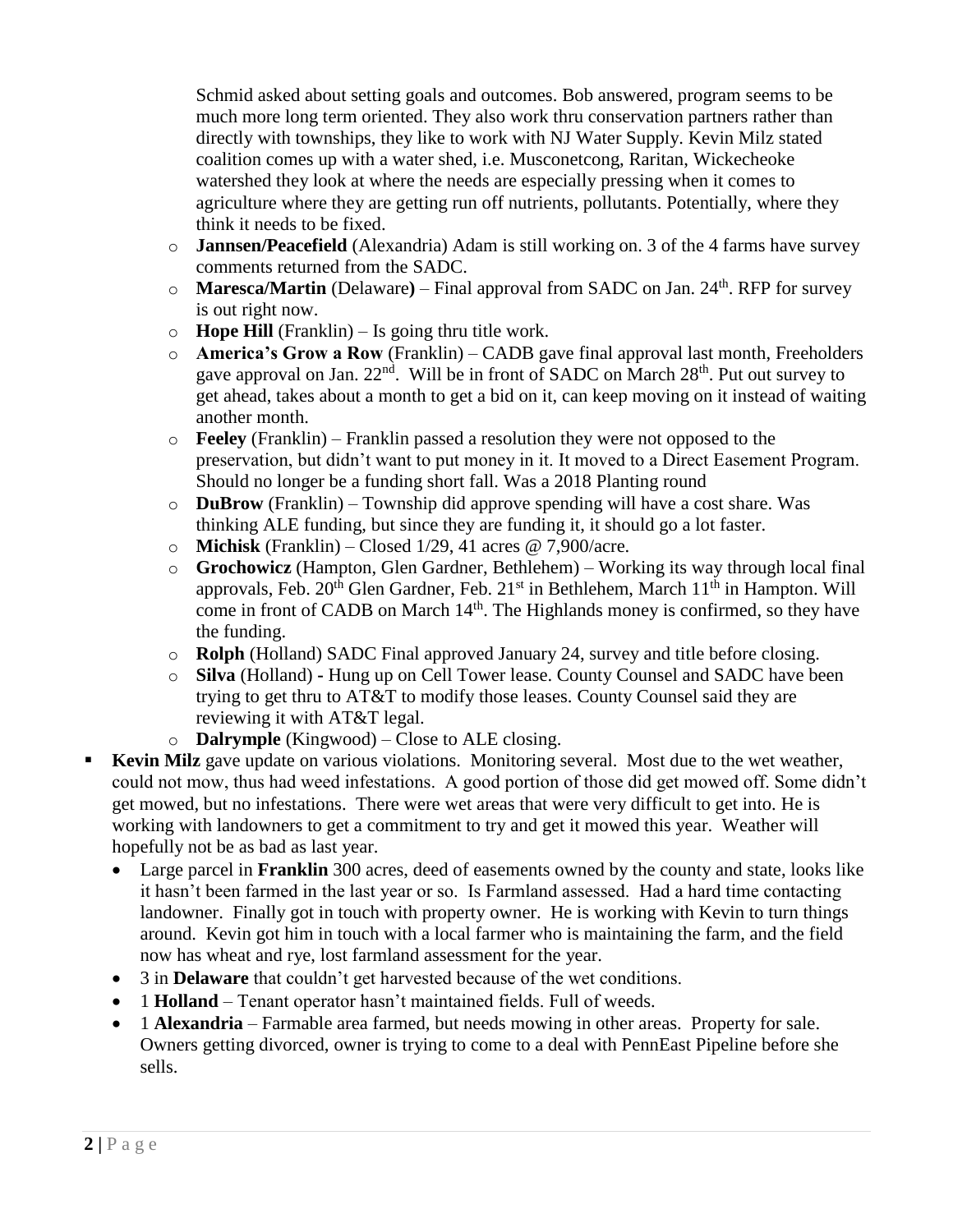#### **More serious violations**:

- **Delaware Twp**. Bringing in top soil to fill in nursery stock. Piling top soil. Soil Conservation shut them down. A lot of debris to clean up, encroached on wet land. Should be ok if let go. Waiting to hear from DEP. After cleanup landowner wants to start growing vegetables and nursery stock.
- **Readington Twp.** Newer owner on existing preserved farm. Wants to increase livestock. Backs up to wetlands. Went into the buffer area, owner working with engineer/environmental engineer. Kevin waiting to hear back from DEP and engineers.
- **Holland Twp**. New preserved farm in good shape, except for lower property consisting of about 20 acres that was never maintained, about 5 years infested with Russian Olive growth. About 70 feet. Landowners great to work with. Working to get it cleared and seeded with grass /hay.

## **Prosecutor Anthony Kearns** gave an update on Marijuana Legislation.

- Marijuana much more dangerous today then years ago. More potent today.
- Comes in other forms: wax, oils with 90% THC
- Law enforcement in Colorado wishes it was never legalized.
- Hard to prove DUI. Can't do a breathalyzer like they can with alcohol.
- How to keep public safe?
- Teens/young adults more likely to use.
- Increased tax revenue vs. higher costs.
- More law enforcement will be needed.
- Cities such as Newark and Camden do not want dispensaries.
- Need to know more about it before they agree to it.

## **Correspondence:**

• **Federal Farm Service** declared Hunterdon County a disaster area for July 20th – September 27, 2018. October  $14<sup>th</sup>$  deadline to apply.

## **SADC Comments:**

- SADC Bob Hornby had a correction from last month's meeting, 49-acre cut off for Priority Farm, lesser amounts allowed need permission from the board. Above 49 acres move forward until final approval.
- No representative from the SADC, Bob Hornby gave an update on their behalf
	- $\circ$  **McKee Farm** (Lebanon Twp.) Closed Jan. 25<sup>th</sup> 62 acres \$6,000/acre
	- o **Perrine Farm** (Alexandria) expect to close next week.
	- o **US Agrinova** (Kingwood/Delaware) Expected next Week
- 3 New Farms accepted into the program.
	- o **Alexandria Air Field** (Alexandria)
	- o **Feeley Farm** (Franklin) used to be PIG farm
	- o **Ecker Farm** (Kingwood)
- Second **workshop** for beginning farmers thru American Farmland Trust February 28<sup>th</sup> from 6 9 pm at NJ Dept. of Ag. on Warren St. in Trenton.

## **Chair Comments:**

• None at this time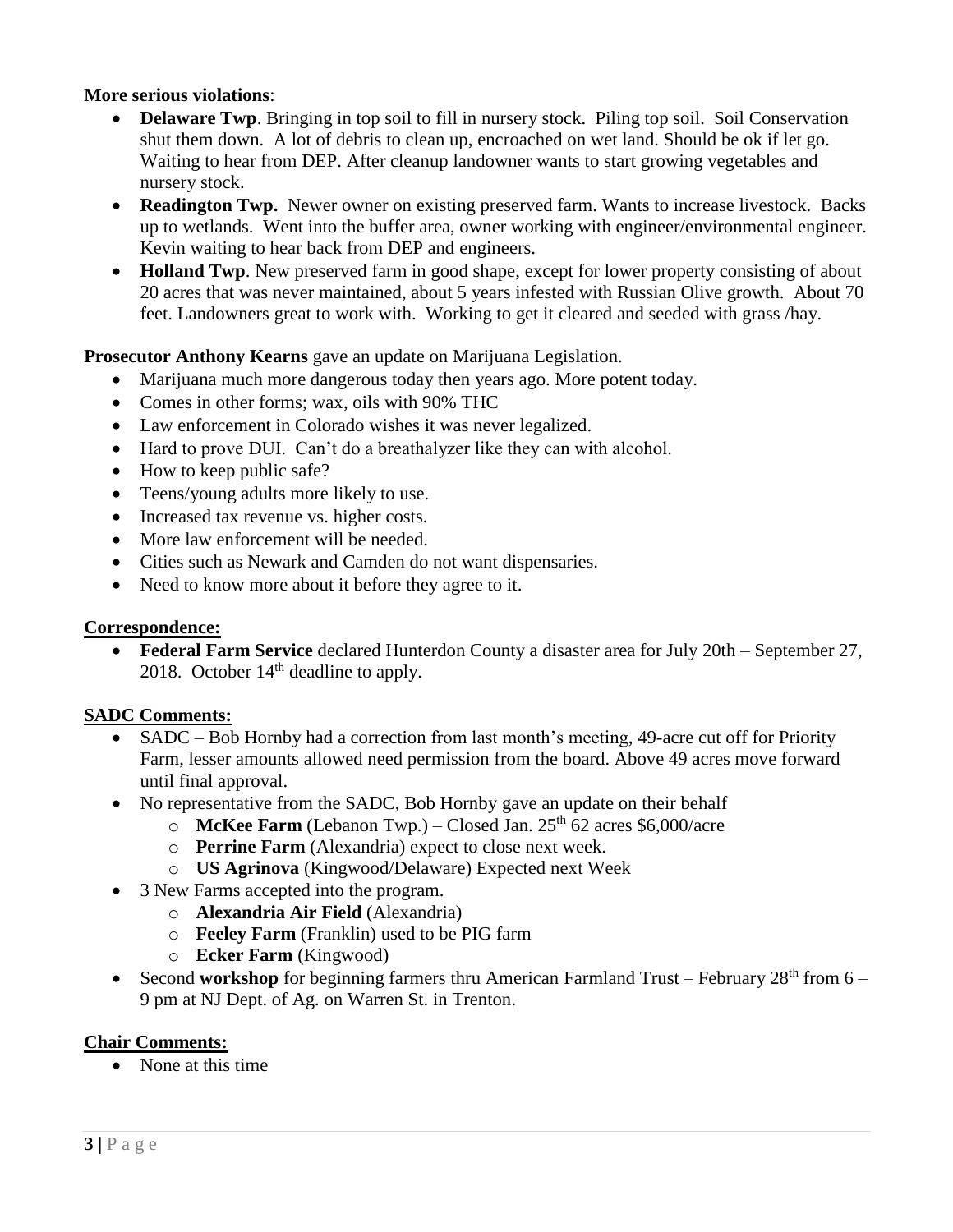## **Old Business:**

• None at this time

## **New Business:**

- **Hunterdon County Comprehensive Farmland Preservation Plan Update**, last done in 2008 it's part of the master plan. Under new PIG rules it must be re-examined and updated every 10 years. Form a subcommittee consisting of Planning Board, Economic Development to update. It's going to be an ongoing project. Some of it is just statistics, maps, and tables that need to be updated. Bob went over a timeline of steps to be taken. May take more than a year.
- **Municipal and County PIG Funding** Bob referred to a spreadsheet overview of how other counties in NJ fund their PIG programs. Hunterdon is the only one that there is little difference between MPIG and CPIG in the way they are funded. 13 counties operate without municipal cost share. Breakdown of what was spent since 1985 for Hunterdon County. Farmland Preservation consistently under budget. Freeholders are generous with the Farmland Preservation budget. County Counsel stated that the Freeholders need to agree to make any funding allocation changes.
- **2019 Planting Round Deadline** In previous years, Spring round voting was May, Bob is recommending April 1st deadline for application to allow for a May vote in 2019. Robert Hoffman Jr. made MOTION for Application deadline to be April 1<sup>st</sup>. Liz Schmid SECONDED. All in favor. Chairman Bond called for a Roll Call.

| David Bond, Chair       |                  |                  | $\boldsymbol{X}$ |  |                  |
|-------------------------|------------------|------------------|------------------|--|------------------|
| Robert Hoffman. Jr.,    | $\boldsymbol{X}$ |                  | $\boldsymbol{X}$ |  |                  |
| <b>Vice Chair</b>       |                  |                  |                  |  |                  |
| <b>Susan Blew</b>       |                  |                  | $\boldsymbol{X}$ |  |                  |
| <b>Marc Phillips</b>    |                  |                  |                  |  | $\boldsymbol{X}$ |
| <b>John Perehinys</b>   |                  |                  |                  |  | $\boldsymbol{X}$ |
| <b>Gerry Lyness</b>     |                  |                  | $\boldsymbol{X}$ |  |                  |
| <b>John Van Nuys</b>    |                  |                  | $\boldsymbol{X}$ |  |                  |
| Dave Kyle               |                  |                  | $\boldsymbol{X}$ |  |                  |
| <b>Liz Schmid</b>       |                  | $\boldsymbol{X}$ | $\boldsymbol{X}$ |  |                  |
| <b>Ted Harwick</b>      |                  |                  | $\boldsymbol{X}$ |  |                  |
| Roger "Forest" Locandro |                  |                  |                  |  | $\boldsymbol{X}$ |

 *ROLL CALL MOVED SECONDED AYES NAYS ABSTAIN ABSENT*

# **8 IN FAVOR, 3 ABSENT, MOTION CARRIED**

## **Right to Farm Matters**:

• None at this time